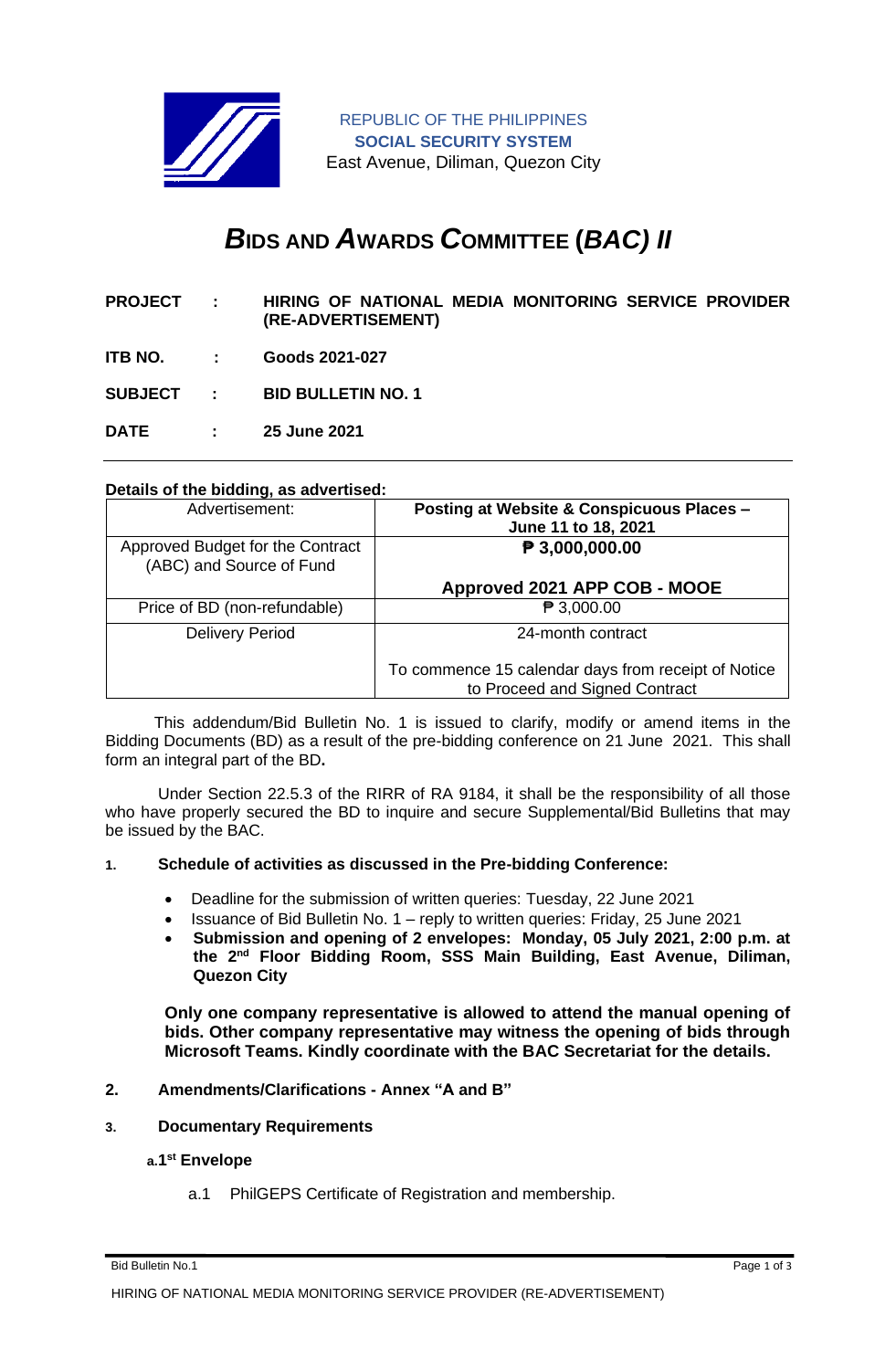In case of uploaded document/s, which validity period had already expired, submit the updated document/s.

- a.2 Statement of all its Ongoing Government and Private Contracts, including contracts awarded but not yet started, if any, whether similar or not similar in nature and complexity to the contract to be bid;
- a.3 Statement of Single Largest Completed Contract (SLCC) similar to the project to be bid, **with supporting documents**, equivalent to at least **50% of the ABC**, completed **within five (5) years** prior to the submission and opening of bids, adjusted by the bidder to current prices using PSA's consumer price index;

For this purpose, similar contracts shall refer to Mainstream Media Monitoring and Social Listening Projects. Mainstream Media refers to print media, radio, TV, and online news. On the other hand, Social Listening refers to collecting data from those social mentions and broader customer conversations and pulling insights from them to make better decisions.

- a.4 NFCC Computation or committed Line of Credit (form supplied)
- a.5 JVA, in case of Joint Venture Class "B" Documents (Each partner of the joint venture shall submit the legal eligibility documents. The submission of technical and financial eligibility documents by any of the joint venture partners constitute compliance, except for SSS Clearance that must be complied by all JV partners);
- a.6 Bid Security (2% of the ABC for Cash or Manager's/Cashier's Check payable to SSS or Bank Draft of the ABC, 5% of the ABC for Surety Bond **or** Bid Securing Declaration – form supplied) and **a copy of the Authority to Notarize from the Notary Public).**
- a.7 Technical Documents project requirements
	- Section VI Schedule of Requirements (page 26)
	- Section VII Statement of Compliance with the Technical Specifications (pages 27 to 31)
- a.8 Omnibus Sworn Statement (form supplied) **and a copy of the Authority to Notarize from the Notary Public.**
- a.9 Foreign ownership limited to those allowed under the rules may participate in this Project, provided must submit any of the following:
	- Copy of Treaty, International or Executive Agreement; Or
	- Certification from the relevant government office of their country stating that Filipinos are allowed to participate in government procurement activities for the same item or product.
	- Certification from the DTI if the Bidder claims preference as a Domestic Bidder or Domestic Entity.

## **b. Checklist of the 2nd envelope:**

- b.1 Bid Form (form supplied) pages 37 to 38
- b.2 Bid Breakdown (form supplied) with revised Bid Breakdown Annex "B"

#### **c.Additional Requirements to be submitted by the bidder with the Lowest Calculated Bid**

- c.1 2020 Income Tax Return filed through Electronic Filing and Payment System (EFPS) corresponding to the submitted Audited Financial Statement;
- c.2 Quarterly VAT for the period October 2020 to March 2021 or latest available Quarterly VAT;
- c.3 Documents listed in the Platinum Membership and updates, if any;

Bid Bulletin No.1 Page 2 of 3